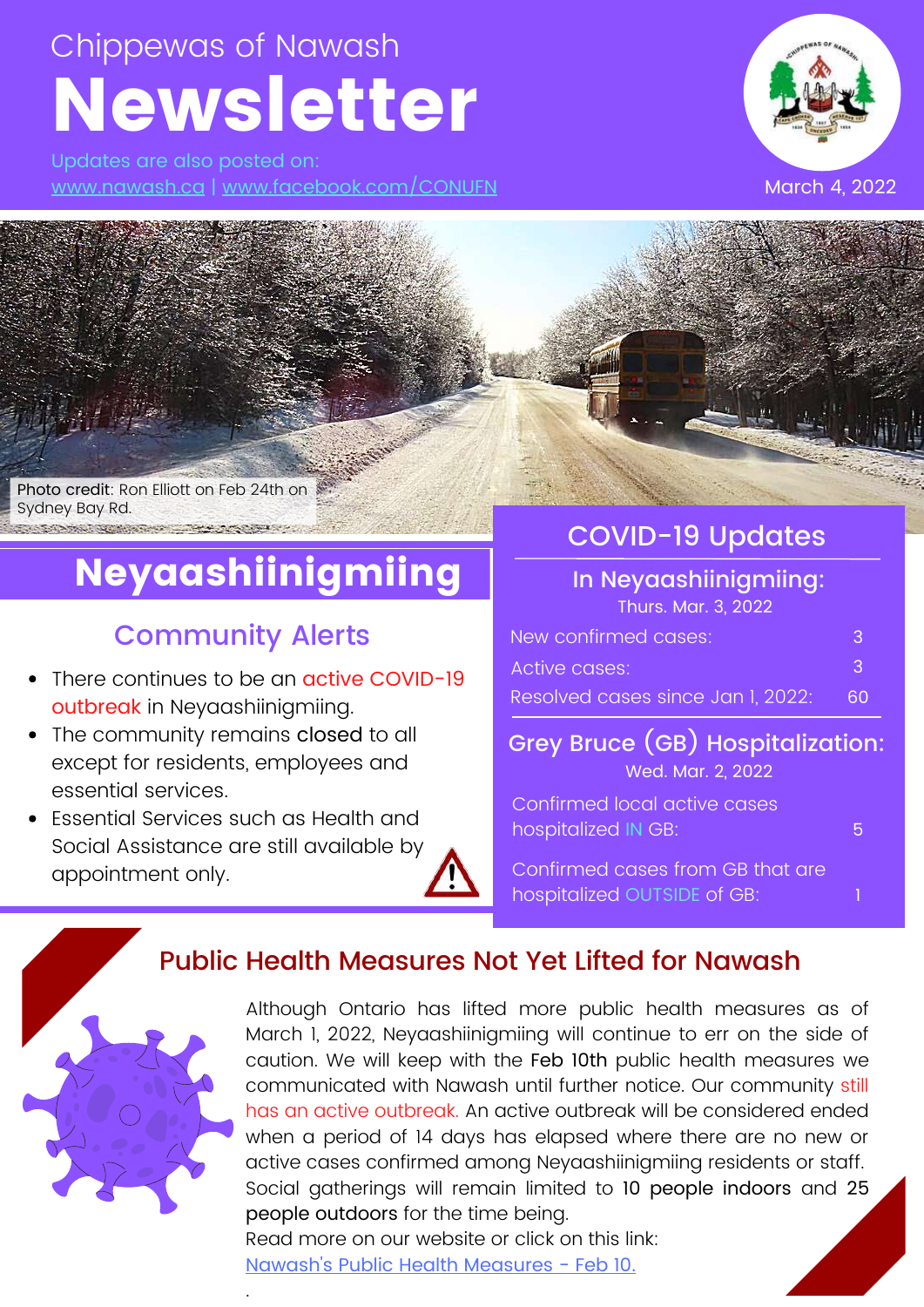# House Dedications Ceremony





On March 2, 2022, Habitat for Humanity Grey Bruce handed keys to four families in Neyaashiinigmiing.

Since 2016, a total of 16 energy efficient and affordable homes have been developed for our community members.

Gimaa Kwe was part of the ceremony and remarked, "A house is made of walls and beams; a home is built with love and dreams." As she thanked Habitat and the people that invested energy, care and time into building these homes, she went on to say, "Shelter is one of our basic human needs. There is both pride and joy when one can say, 'I own my own home.'"

It is recognized that these homes would not have been possible without the amazing partnership with Habitat for Humanity Grey Bruce. This ongoing relationship with Habitat will continue to meet housing needs and shortages in our community.

To watch the full ceremony click [here.](https://youtu.be/BrRYhxD8XLg)



# Roads Dept. Announcement

On behalf of the Chippewas of Nawash Roads Department we would like to announce we are going into half load season starting March 7th- until further notice.

In the spring, as frost comes out of the ground and moisture comes out of the road bed, roads become softer and weaker. Heavy loads on roads can cause it to sink and break apart, which can lead to permanent damage. Half-load restrictions are put in place to protect our roads and road beds from being damaged. (This reduces the need of having to re-build a road after every spring thaw).

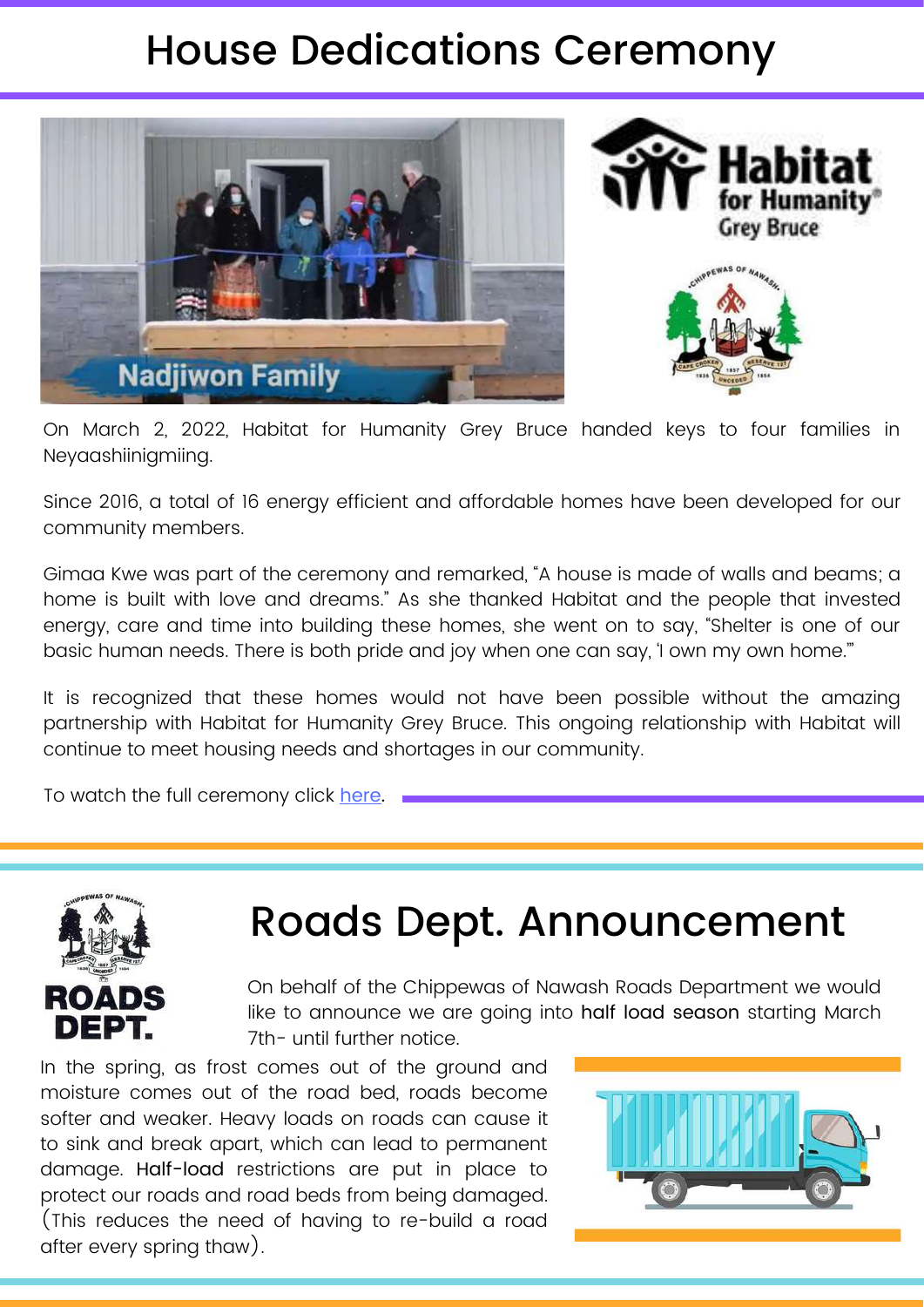# Notice to Households: Upcoming Watermain Replacements (Water Treatment Plant Distribution System Project)



Starting this Spring 2022, we will be replacing the aging watermains and individual water services in Nawash. This endeavor is long overdue for our community.

As we prepare for construction, specific home owners who are determined to be close to construction activities will be asked to participate in a pre-construction site inspection to assess the water service connection to the households. This service will will be undertaken as part of the Water Treatment Plant Distribution System project. Englobe has been contracted to assess the water. This service is voluntary and free.

More information will be coming in the near future, including point of contact.

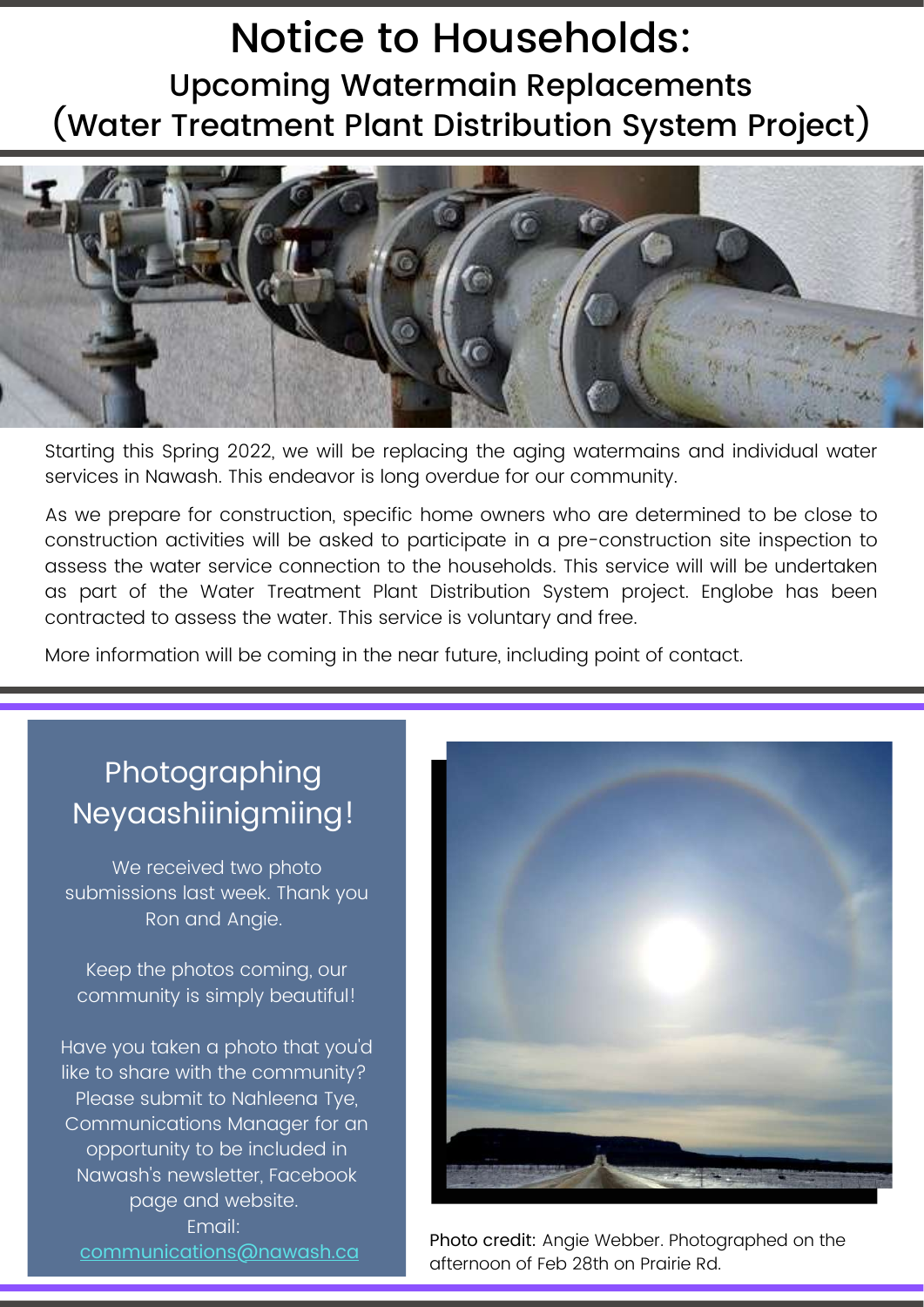

# IFN Youth Conference

## Registration Deadline: March 7

Attention all Youth between the ages of 18-29. Nawash Council is looking for a youth member to represent Neyaashiinigmiing at the IFN (Independent First Nations) Youth Conference taking place March 22-25, 2022 in Ottawa.

The 7th Annual IFN Youth Conference entitled "Using Media to Share Our Story".

All travel, accommodation, meals, flights etc. will be covered for registered delegates and will be coordinated by the IFN. (Please note, IFN will be selecting the delegates)

Members younger than the age specified can apply, however, they will not be able to attend the conferences.

For more information visit: <https://www.independentfirstnations.ca/youth/>

Click here for the Youth [Registration](https://www.independentfirstnations.ca/wp-content/uploads/2022/02/IFN-Youth-Conference-Registration-Package_.pdf) Package

If you do register with IFN for this conference, please email Nahleena Tye at communications@nawash.ca and she will keep Council informed.

# \* INTERNATIONAL WOMEN'S DAY \* TUES. MARCH 8th



In honor of this, the Maadookii Seniors Group will have flowers available for every female who visits the Centre on Tuesday, March 8, 2022

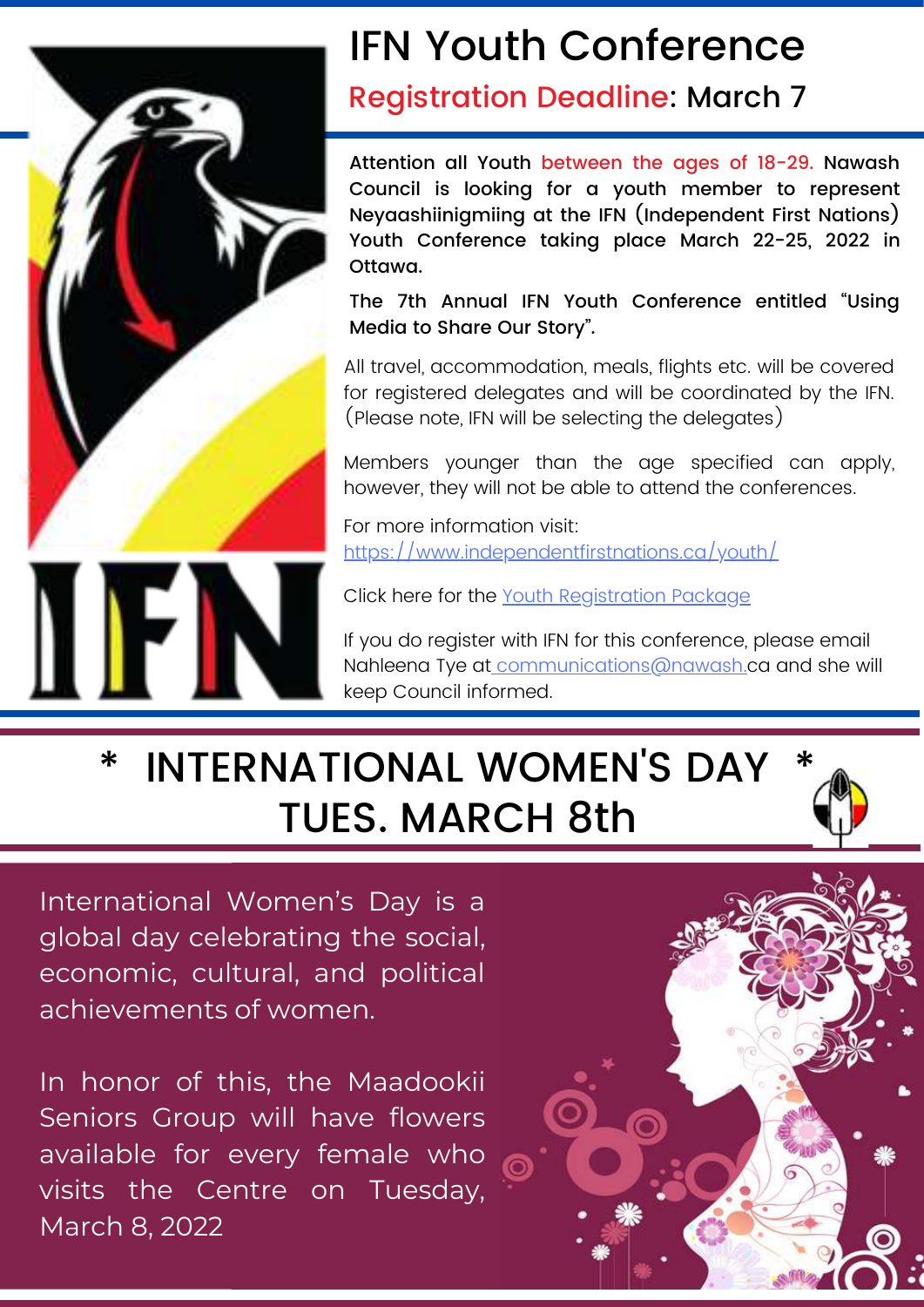# Sanitation Basket Feedback Request



A huge thank you to all the programs that participated in the sanitation basket initiative. A significant amount of coordination and time went into this endeavor. Social Services, Home and Community Care, Board of Education, Wellness Center, Kikendaasogamig Elementary School, Jordan's Principle, Nshiime Child and Family Center, Native Child Welfare, Healthy Living Program, Youth Mental Health Worker and the Health Center were the programs that made this happen.

We encountered several unforeseen circumstances along the way and are very grateful for the patience and understanding from the helpers, organizers, delivery staff and community. Upon learning that our programs and suppliers did not have the storage capacity for the items, the school graciously accommodated us, our supplies and the community! When we discovered that the delivery of supplies could not be guaranteed, all we could do was hope the contents would arrive in a timely manner. And what about that ice storm ourcommunity encountered? That too was another element of surprise! However, in the end it all came together and we hope you benefited from the items.

Help us make this initiative even better in the future. Please provide us with your feedback about the contents of the basket and drop it off to Social Services by March 18, 2022.



- 1. Do you feel the content in the basket meet the sanitation needs of your family? Yes or No
- 2. If not what contents would like to see added or omitted:

3. Do you feel this was a good initiative? Yes or No

Comments: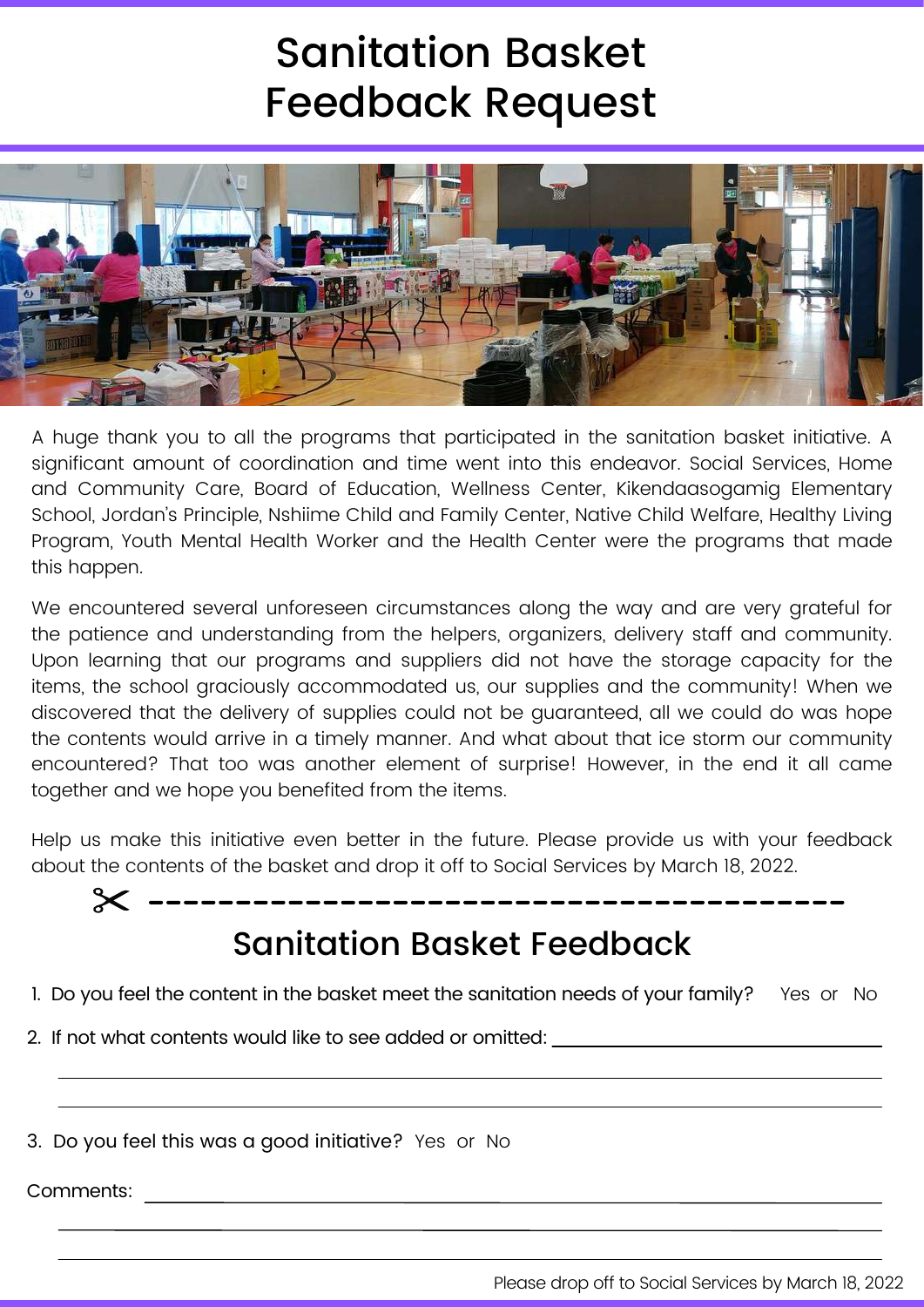

## Reminder: Tobacco Allocation

To all Nawash Retailers and/or Businesses on the Reserve:

Each year, Ontario Ministry of Finance calculates the total quantity of allocation cigarettes for each reserve. We have been informed that Neyaashiinigmiing's amount will be 32,960 cartons. Please submit your tobacco interest and request for the upcoming period of April 1, 2022 to March 31, 2023.

Deadline has been extended to Thursday, March 17th, 2022 to be considered.

Please fill out the form below and drop it off at the Band Office OR email the information to Michael Earl, Senior Administrative Officer: sao@nawash.ca

Decisions of tobacco allocation for the community will be made by Council and communicated to candidates at the end of March. Successful candidates will be required to provide their Band Member Number.

## Tobacco Request Form

-------------

### Extended Deadline: March 17, 2022

Attention: Michael Earl - Senior Administrative Officer

| <b>Name of Applicant</b>                                             |  |
|----------------------------------------------------------------------|--|
| <b>Phone Number</b>                                                  |  |
| <b>Email Address</b>                                                 |  |
| <b>Name of Business</b><br>(if applicable)                           |  |
| <b>Address</b>                                                       |  |
|                                                                      |  |
| <b>Description of Business</b><br>(i.e., restaurant, personal, etc.) |  |
| <b>Tobacco Request</b><br>(specify number of cartons)                |  |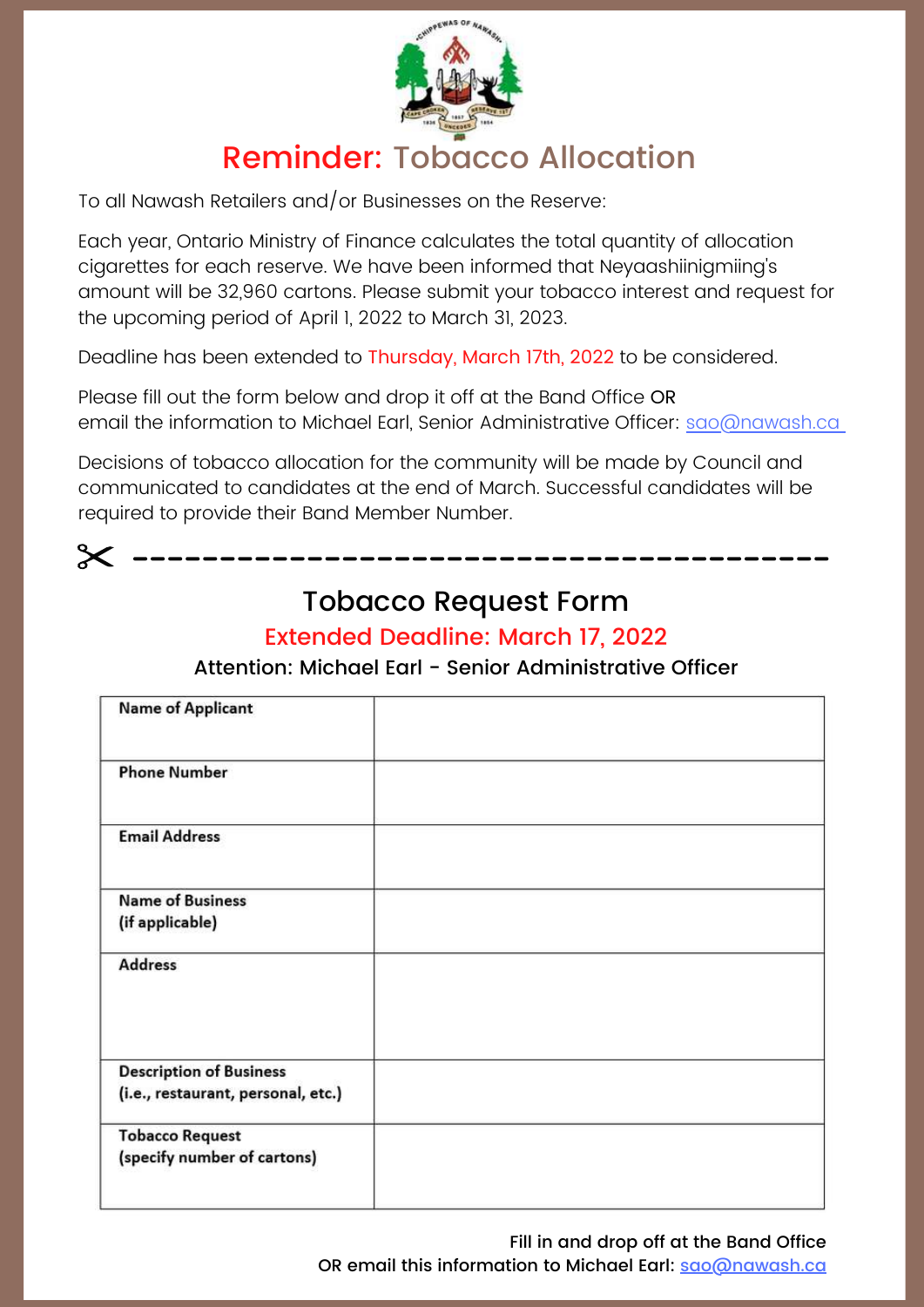## **REMINDER:** COVID-19 Membership Benefit - GIFT CARD



**CLICK HERE: FOR MORE INFORMATION & THE ONLINE SUBMISSION FORM.** 

This membership benefit is to support all registered Chippewas of Nawash Unceded First Nation Member households, both on and off reserve, and will attempt to acknowledge each Nawash member residing in the household.

Starting March 1, 2022 all registered Nawash members, including adults & minor children (17 & under) residing in Canada, will be eligible to receive one \$100 gift card upon completion and submission of the application. Each adult member must complete an individual application. Parents or guardians of minor children are encouraged to use a single application to list dependents. This membership benefit ends on June 30, 2022.

PLEASE NOTE: - THIS IS FOR REGISTERED CHIPPEWAS OF NAWASH UNCEDED FIRST NATION MEMBERS RESIDING IN CANADA ONLY -

### Questions?

Call our toll-free number - Monday to Friday - 9:00 AM to 4:00 PM EST: 1-833-602-0161 Please leave a message if phone is not answered. Phone calls and messages are being answered by the team at Nawash.

\*If you are a registered Chippewas of Nawash Member residing in the U.S., you are eligible to receive \$100 CDN cheque. Please call the toll-free number above for more information.

### Important Note:

Registered members living on the reserve picking up gift cards:

- Applications have been placed in every mailbox on the reserve as of Feb 25th. If you filled in the physical application, please bring it with you. If you submitted the application online - let the team know when you pick up the card.
- Pick up dates: Gift cards will be ready for pick up:
	- o Starting on Mon. March 7th & Tues. March 8th only Maadookii Senior Centre: 9am-4pm EST. No appointment required.
	- o Starting on Wed. March 9th & onwards Band Office on weekdays (Mon-Fri) from 9am-4pm EST. Call our toll-free number before picking up: 1-833-602-0161.
	- Reminder: COVID protocols must be followed for pick ups. Extra application forms will be available at these locations during the timeframes mentioned.

### Registered members living off the reserve:

- For those filling out the application online, the distribution of the cards will commence on the week of March 14th.
- Please allow 1-2 weeks for the delivery of gift cards via mail once you submit the application.

VISIT OUR WEBSITE: [www.nawash.ca](http://www.nawash.ca/) for more information and for the online submission form.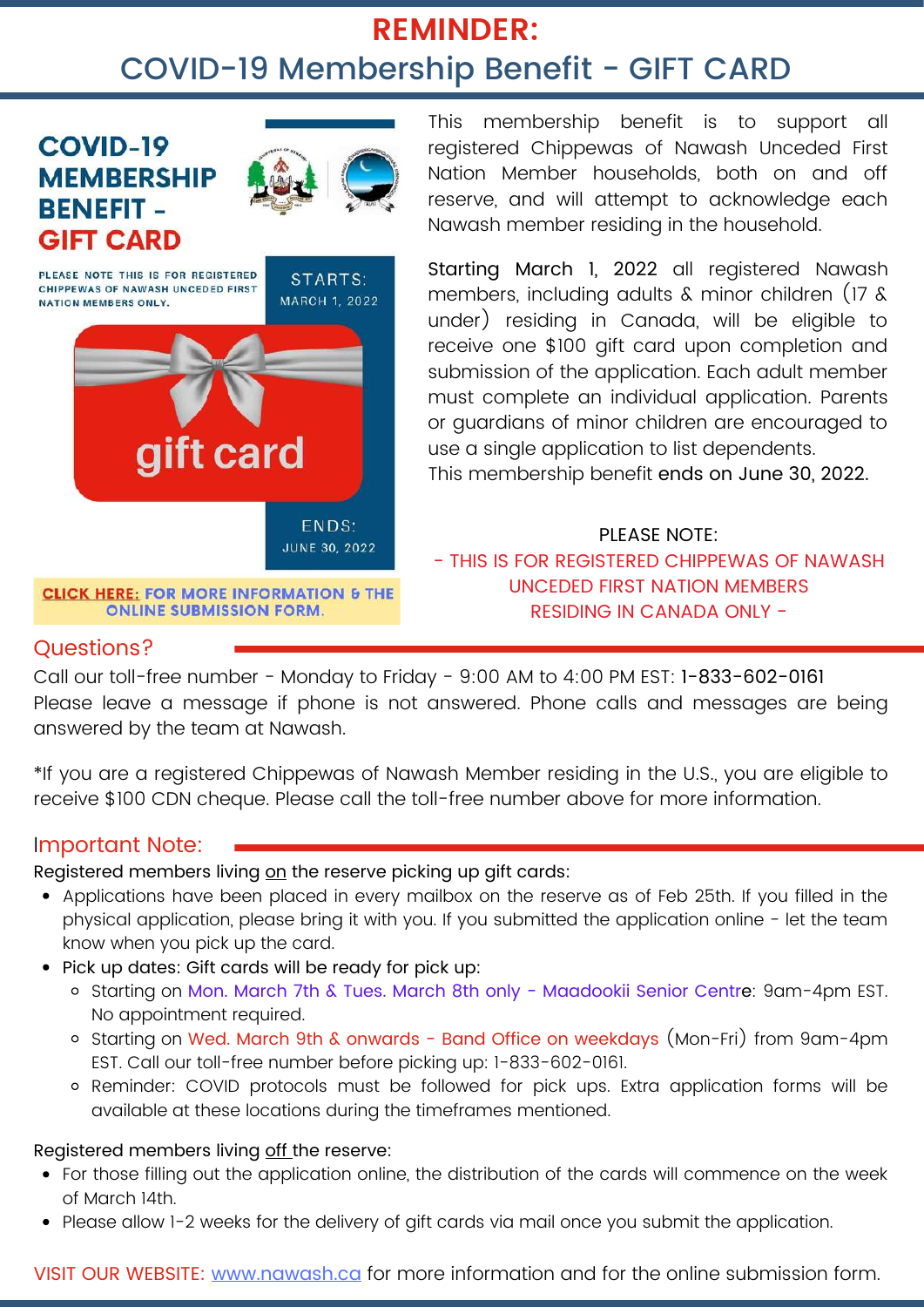# MAADOOKII SENIORS GROUP: EARTH DAY - AGES 50+